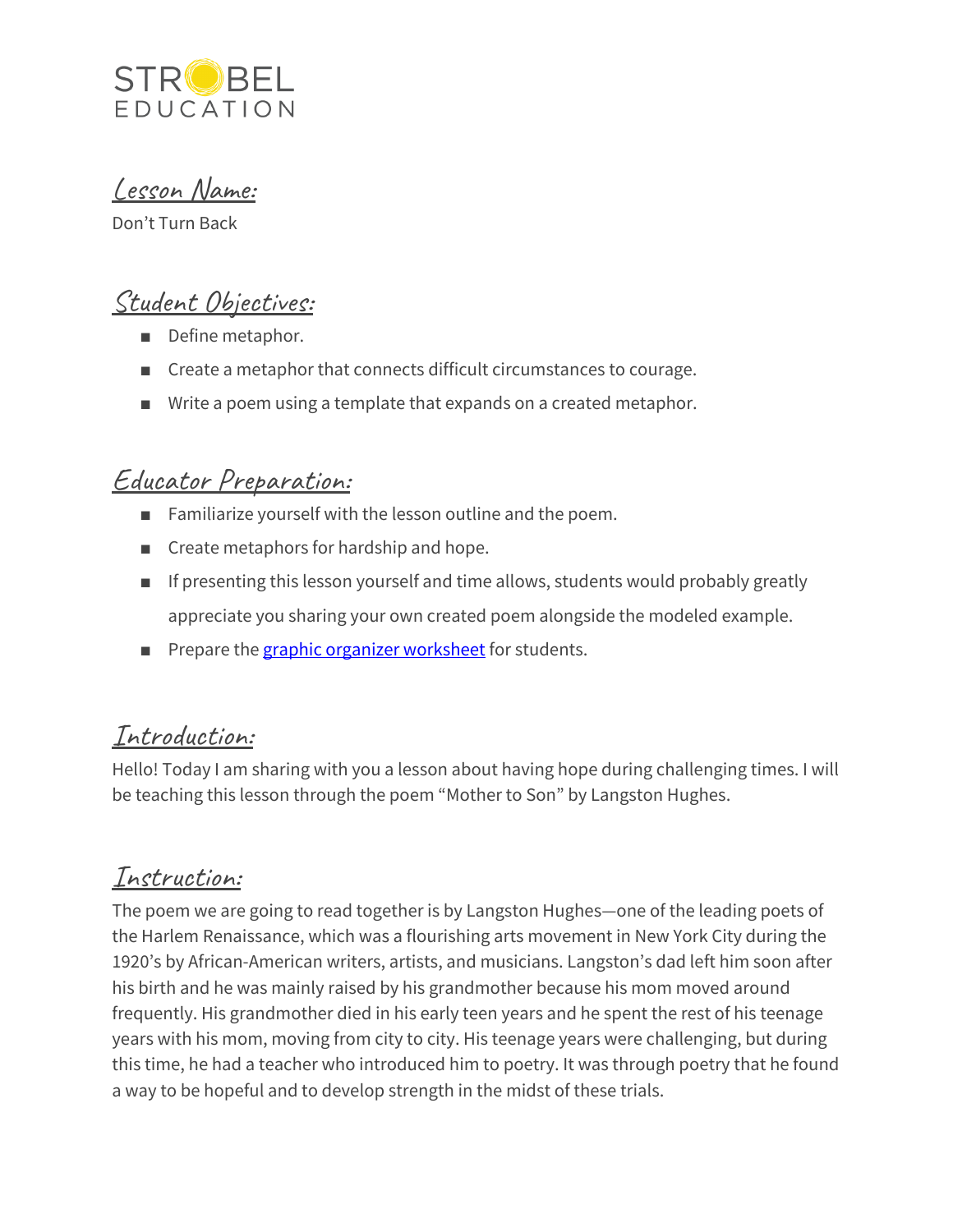

The poem "Mother to Son" has a mother explaining to her son that her life has not been easy either, but she has kept going and hoping. She encourages him to do the same. As we read the poem together, pay attention to the images she uses to describe her life.

#### Interaction:

"Mother to Son" - Langston Hughes

*Well, son, I'll tell you: Life for me ain't been no crystal stair. It's had tacks in it, And splinters, And boards torn up, And places with no carpet on the floor— Bare. But all the time I'se been a-climbin' on, And reachin' landin's, And turnin' corners, And sometimes goin' in the dark Where there ain't been no light. So boy, don't you turn back. Don't you set down on the steps 'Cause you finds it's kinder hard. Don't you fall now— For I'se still goin', honey, I'se still climbin', And life for me ain't been no crystal stair.*



Hughes uses metaphors throughout the entire poem to describe the mother's life. Metaphors are a type of figurative language where an author compares one object to another object as a way of explaining the second object more fully. In the poem, Hughes compares the mother's life to a staircase that is bare, with splinters and tacks. He uses this image to emphasize the difficulty of her life. Nothing has been easy for her. In a lot of ways, the images and metaphors in this poem are pretty bleak and they don't sound very encouraging. They especially don't seem very filled with hope.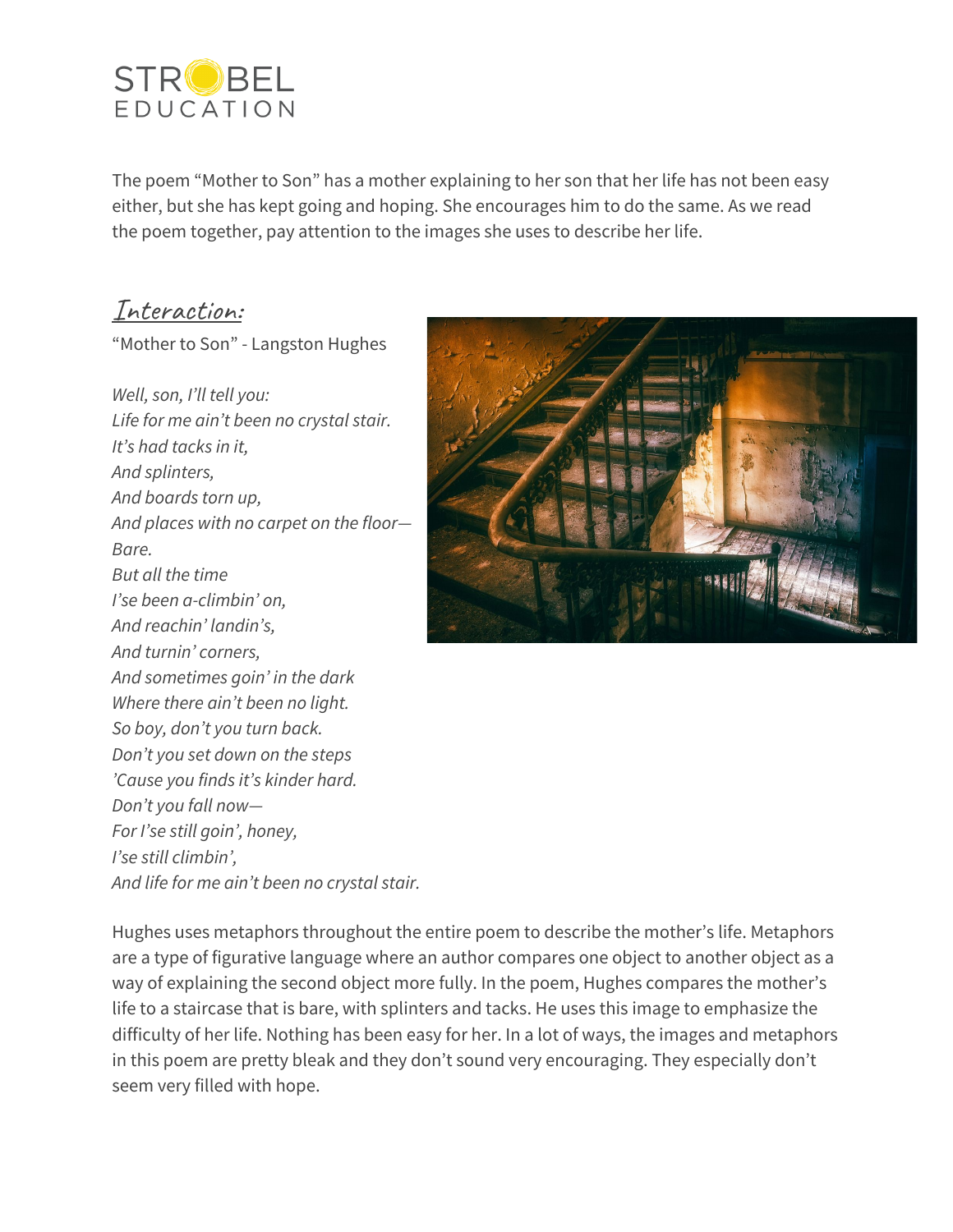

However, if you think about the poem more deeply, we start to see that the mom is trying to have a positive perspective despite the challenges she faces. Life has tried to push her down, but she keeps moving upward. Even though life has thrown her a lot of grief and struggles, she keeps on going and fighting. She encourages her son to do the same, even though presumably he has his own struggles going on. The part I love best about this poem is that the mother is such an amazing role model to her son—he is able to have a positive perspective because of the way his mother has responded to difficult circumstances helps him to be hopeful that he will get through this.

## Closure:

You, too, are on a journey. You are going somewhere. On some days, it might seem like you can't take another step. On other days, it might seem like the world is fighting against you as you try to rise up. Like the son in this poem, you might just feel like turning back or sitting on the steps. But, think about how you can have hope that things will get better; a positive perspective when challenges seem daunting. How can you keep walking up those stairs and not turn back?

# Activity:

As a way of thinking about how to have a positive perspective in the midst of trials and hardships, I want you to create a metaphor similar to what Langston Hughes created in his poem. Then, you will create a poem using Hughes' poem as a template. I am going to provide you with a modeled example of what to do.